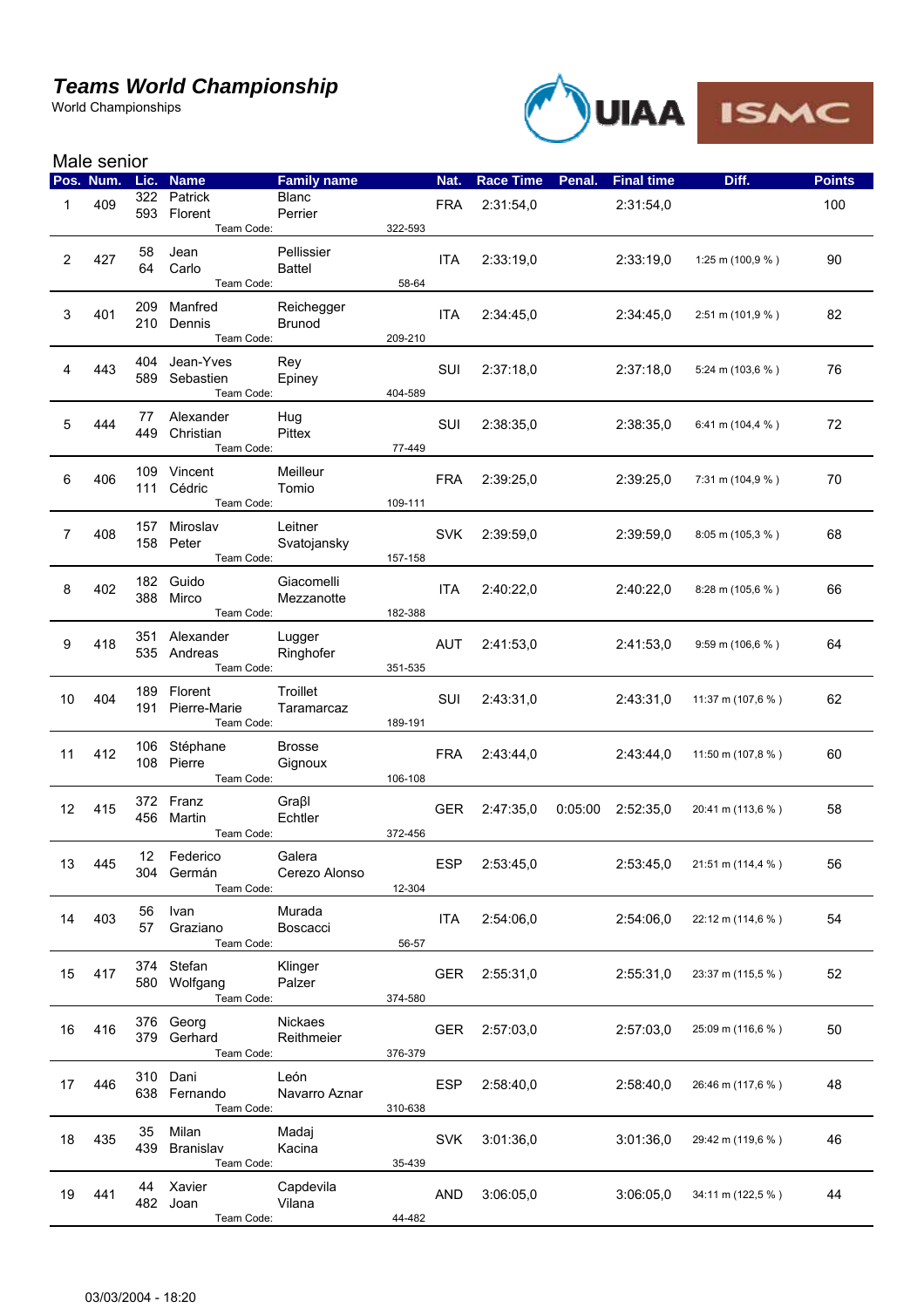|    | Pos. Num. | Lic.        | <b>Name</b>                                     | <b>Family name</b>             |         | Nat.       | <b>Race Time</b> | Penal.  | <b>Final time</b> | Diff.                  | <b>Points</b>  |
|----|-----------|-------------|-------------------------------------------------|--------------------------------|---------|------------|------------------|---------|-------------------|------------------------|----------------|
| 20 | 423       | 412<br>466  | Grzegorz<br>Jakub<br>Team Code:                 | Bargiel<br><b>Brzosko</b>      | 412-466 | POL        | 3:14:52,0        |         | 3:14:52,0         | 42:58 m (128,3 %)      | 42             |
| 21 | 432       | 495         | Milan<br>499 Anton<br>Team Code:                | Šenk<br>Karničar               | 495-499 | <b>SLO</b> | 3:15:11.0        |         | 3:15:11,0         | 43:17 m (128,5 %)      | 40             |
| 22 | 431       | 506<br>507  | Gregor<br>Marko<br>Team Code:                   | Justin<br>Lihteneker           | 506-507 | <b>SLO</b> | 3:17:21,0        |         | 3:17:21,0         | 45:27 m (129,9 %)      | 38             |
| 23 | 440       | 42<br>48    | Manel<br>Carles<br>Team Code:                   | Pelegrina<br>Font Puig         | 42-48   | <b>AND</b> | 3:23:40,0        |         | 3:23:40,0         | 51:46 m (134,1 %)      | 36             |
| 24 | 438       | 116         | Stefan<br>358 Todor<br>Team Code:               | Petrov<br>Todorov              | 116-358 | <b>BUL</b> | 3.19:26,0        | 0.06:00 | 3:25:26,0         | 53:32 m (135,2 %)      | 34             |
| 25 | 429       | 641         | Jaroslav<br>675 Tomáš<br>Team Code:             | Bánsky<br>Němec                | 641-675 | <b>CZE</b> | 3:28:50,0        |         | 3:28:50,0         | 56:56 m (137,5 %)      | 32             |
| 26 | 428       | 515<br>644  | Štěpan<br>Miroslav<br>Team Code:                | Pleskač<br>Duch                | 515-644 | <b>CZE</b> | 3:29:41.0        |         | 3:29:41,0         | 57:47 m (138,0 %)      | 30             |
| 27 | 419       | 552<br>590  | Karoly<br>Daniel<br>Team Code:                  | Peter<br>Marc                  | 552-590 | <b>ROM</b> | 3.31.59,0        |         | 3:31:59,0         | 1:00:05 h (139,6 %)    | 28             |
| 28 | 424       | 396         | Adam<br>522 Jacek<br>Team Code:                 | Gomola<br>Czech                | 396-522 | <b>POL</b> | 3.35.43,0        |         | 3:35:43,0         | 1:03:49 h (142,0 %)    | 26             |
| 29 | 439       | 666<br>690  | Jordi<br>Joan<br>Team Code:                     | Cornella<br>Turné Soldevila    | 666-690 | <b>AND</b> | 3.45:10,0        |         | 3:45:10,0         | 1:13:16 h (148,2 %)    | 24             |
| 30 | 413       | 34          | Loukas<br>448 Argyris<br>Team Code:             | Anestis<br>Papathanasopoulos   | 34-448  | <b>GRE</b> | 3.47:16,0        |         | 3:47:16,0         | 1:15:22 h (149,6 %)    | 22             |
| 31 | 414       | 33<br>451   | Ioannis<br>Nikolaos<br>Team Code:               | Theocharopoulos<br>Kostopoulos | 33-451  | <b>GRE</b> | 3.50:11,0        |         | 3:50:11,0         | 1:18:17 h (151,5 %)    | 20             |
| 32 | 411       | 528         | Allan<br>670 Anders<br>Team Code:               | Christensen<br>Thomsen         | 528-670 | <b>DEN</b> | 3.56.18,0        |         | 3:56:18,0         | 1:24:24 h (155,6 %)    | 18             |
| 33 | 436       | 547WC Rinat | 546WC Sergei<br>Team Code:                      | Romanov<br>Sofin               | $0-0$   | <b>RUS</b> | 4:05:32,0        |         | 4:05:32.0         | 1:33:38 h (161,6 %)    | 16             |
| 34 | 430       |             | 336 Josef<br>642 Lukas<br>Team Code:            | Hepnar<br>Havel                | 336-642 | <b>CZE</b> | 4:06:23.0        |         | 4:06:23,0         | 1:34:29 h (162,2 %)    | 14             |
| 35 | 442       |             | 624 Marcelo<br>625 Leonardo<br>Team Code:       | Deza<br>Probervio              | 624-625 | <b>ARG</b> | 4:11:13,0        |         | 4:11:13,0         | 1:39:19 h (165,4 $%$ ) | 12             |
| 36 | 422       |             | 653WC Yoshiyuki<br>656WC Minehiro<br>Team Code: | Sato<br>Yokoyama               | $0-0$   | <b>JPN</b> | 4:15:52,0        |         | 4:15:52,0         | 1:43:58 h (168,4 %)    | 10             |
| 37 | 433       | 652WC Nigel | 651WC Jonathan<br>Team Code:                    | Morgan<br>Mockridge            | 0-0     | <b>GBR</b> | 4:34:09,0        |         | 4:34:09.0         | 2:02:15 h (180,5 %)    | 8              |
| 38 | 434       |             | 649WC Roland<br>650WC Nicholas<br>Team Code:    | Sinker<br>Wallis               | $0-0$   | <b>GBR</b> | 4:41:29,0        |         | 4:41:29,0         | 2:09:35 h (185,3 %)    | 6              |
| 39 | 421       |             | 654WC Minoru<br>655WC Sinichiro<br>Team Code:   | Sawada<br>Matsubara            | 0-0     | <b>JPN</b> | 4:46:32.0        |         | 0:03:00 4:49:32,0 | 2:17:38 h (190,6 %)    | 4              |
| 40 | 437       |             | 668 Sebastian<br>669 Andres<br>Team Code:       | Vera<br>Jorquero               | 668-669 | <b>CHI</b> | 4:50:47,0        |         | 4:50:47.0         | 2:18:53 h (191,4 %)    | $\overline{2}$ |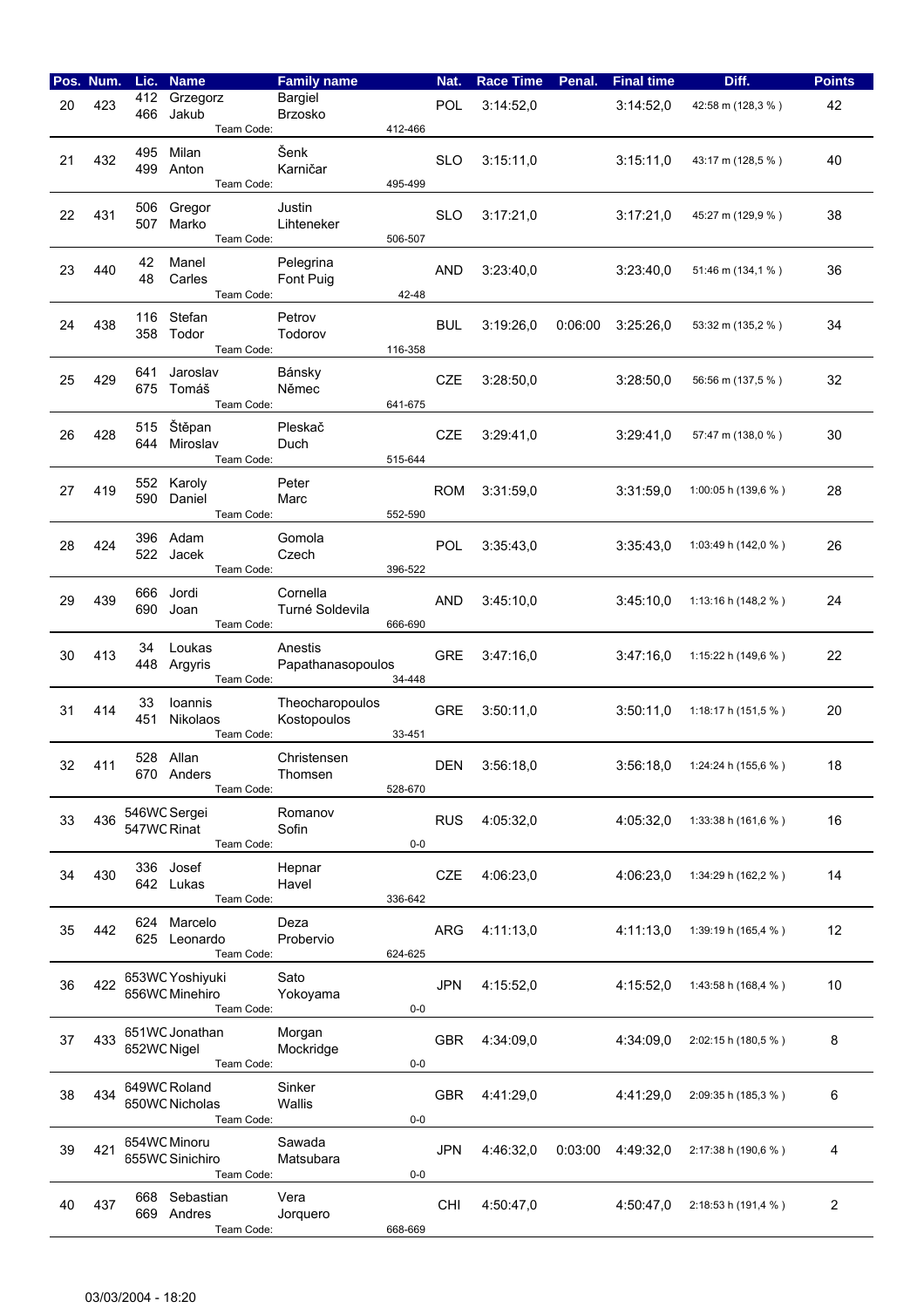|    |     |            | Pos. Num. Lic. Name           | <b>Family name</b>   |         | Nat.       | <b>Race Time</b> | Penal. | <b>Final time</b> | Diff.               | <b>Points</b> |
|----|-----|------------|-------------------------------|----------------------|---------|------------|------------------|--------|-------------------|---------------------|---------------|
| 41 | 426 | 3<br>5     | Denis<br>Luc<br>Team Code:    | Lamalle<br>Tecqmenne | $3 - 5$ | <b>BEL</b> | 5:51:23,0        |        | 5:51:23.0         | 3:19:29 h (231,3 %) |               |
|    | 420 | 688<br>689 | Levente<br>Vlad<br>Team Code: | Racz<br>Voicu        | 688-689 | <b>ROM</b> |                  |        |                   |                     |               |
|    | 425 | 414<br>468 | Maciej<br>Jan<br>Team Code:   | Ziarko<br>Karpiel    | 414-468 | POL        |                  |        |                   |                     |               |
|    |     |            | <b>Penalties:</b><br>415      | Arva in rucksac      |         |            |                  |        |                   |                     |               |

438 No survival blankets for both members of the team<br>421 Bicycle helmet

Bicycle helmet